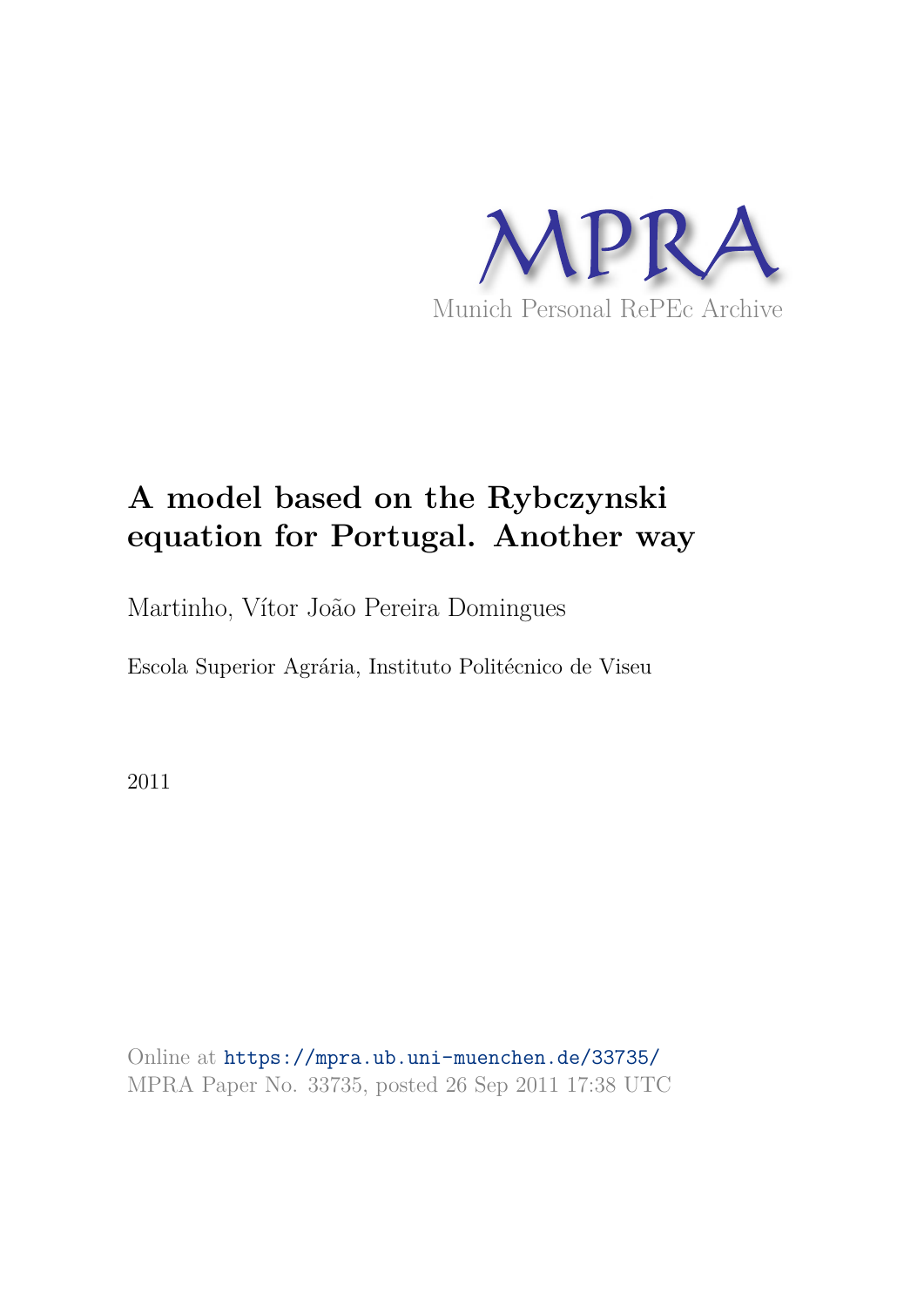Alert! This author has published many duplicate versions of very similar papers with slightly different titles, but without an appropriate notice. This may apply to this contribution, too.

# **A MODEL BASED ON THE RYBCZYNSKI EQUATION FOR PORTUGAL. ANOTHER WAY**

#### **Vitor João Pereira Domingues Martinho**

Unidade de I&D do Instituto Politécnico de Viseu Av. Cor. José Maria Vale de Andrade Campus Politécnico 3504 - 510 Viseu **(PORTUGAL) e-mail:** [vdmartinho@esav.ipv.pt](mailto:vdmartinho@esav.ipv.pt)

## **ABSTRACT**

We built a model analyzing the importance which the natural advantages and local resources are in the manufacturing industry location, in relation with the "spillovers" effects and industrial policies. To this, we estimate the Rybczynski equation matrix for the various manufacturing industries in Portugal, at regional level (NUTS II) and for the period 1995 to 1999. As a summary conclusion, noted that the location of manufacturing in Portugal is still mostly explained by specific factors, with a tendency to increase in some cases the explanation by these factors, having the effect "spillovers" and industrial policies little importance in this context.

**Keywords:** geographical concentration; Portuguese regions; linear models.

# **1. INTRODUCTION**

In this work, taking into account the work of (1)Kim (1999), seeks to analyze the importance of the natural advantages and local resources (specific factors of locations) have in explaining the geographic concentration over time in the Portuguese regions, relatively effects "spillovers" and industrial policies (in particular, the modernization and innovation that have allowed manufacturing in other countries take better advantage of positive externalities). For this, we estimated the Rybczynski equation matrix for the different manufacturing industries in the regions of Portugal, for the period 1980 to 1999. It should be noted that while the model of inter-regional trade, the Heckscher-Ohlin-Vanek, presents a linear relationship between net exports and inter-regional specific factors of locations, the Rybczynski theorem provides a linear relationship between regional production and specific factors of locations. In principle, the residual part of the estimation of Rybczynski, measured by the difference between the adjusted degree of explanation (R2) and the unit presents a approximated estimate of the importance not only of the "spillovers" effects, as considered by Kim (1999), but also of the industrial policies, because, industrial policies of modernization and innovation are interconnected with the "spillover" effects. However, it must be some caution with this interpretation, because, for example, although the growth of unexplained variation can be attributed to the growing importance of externalities "Marshallians" or "spillovers" effects and industrial policies, this conclusion may not be correct. Since the "spillovers" effects and industrial policies are measured as a residual part, the growth in the residual can be caused, also, for example, by growth in the randomness of the location of the products manufactured and the growing importance of external trade in goods and factors.

The designation of externalities "Marshallians" or "spillovers" effects, is because (2)Marshall (1920) have identified in a systematic way the causes of geographical concentration in industrial activities. Some recent works in these areas of thought, have sought to precisely identify solutions to these and other assumptions, present in some works, such as (3)Krugman (1991), (4)Krugman (1992), (5)Krugman et al. (1995), (6)Fujita et al. (1999), (7)Matsuyama (1991), (8)Gali (1994) and other related with spatial issues. It is also important to note that Marshall identifies the natural advantages as a major cause of geographical concentration (Kim, 1999). Another classification for the causes of concentration was made by (9)Scitovsky (1954), in other words, this author made a distinction between technological externalities, materialized through interactions unrelated to the market that directly affect consumers' utility or production functions of companies and pecuniary externalities that result from market interactions, in the proportion that companies engage in trade of products.

# **2. THE BASE MODEL**

The base model is then the following (10)(Martinho, 2011):